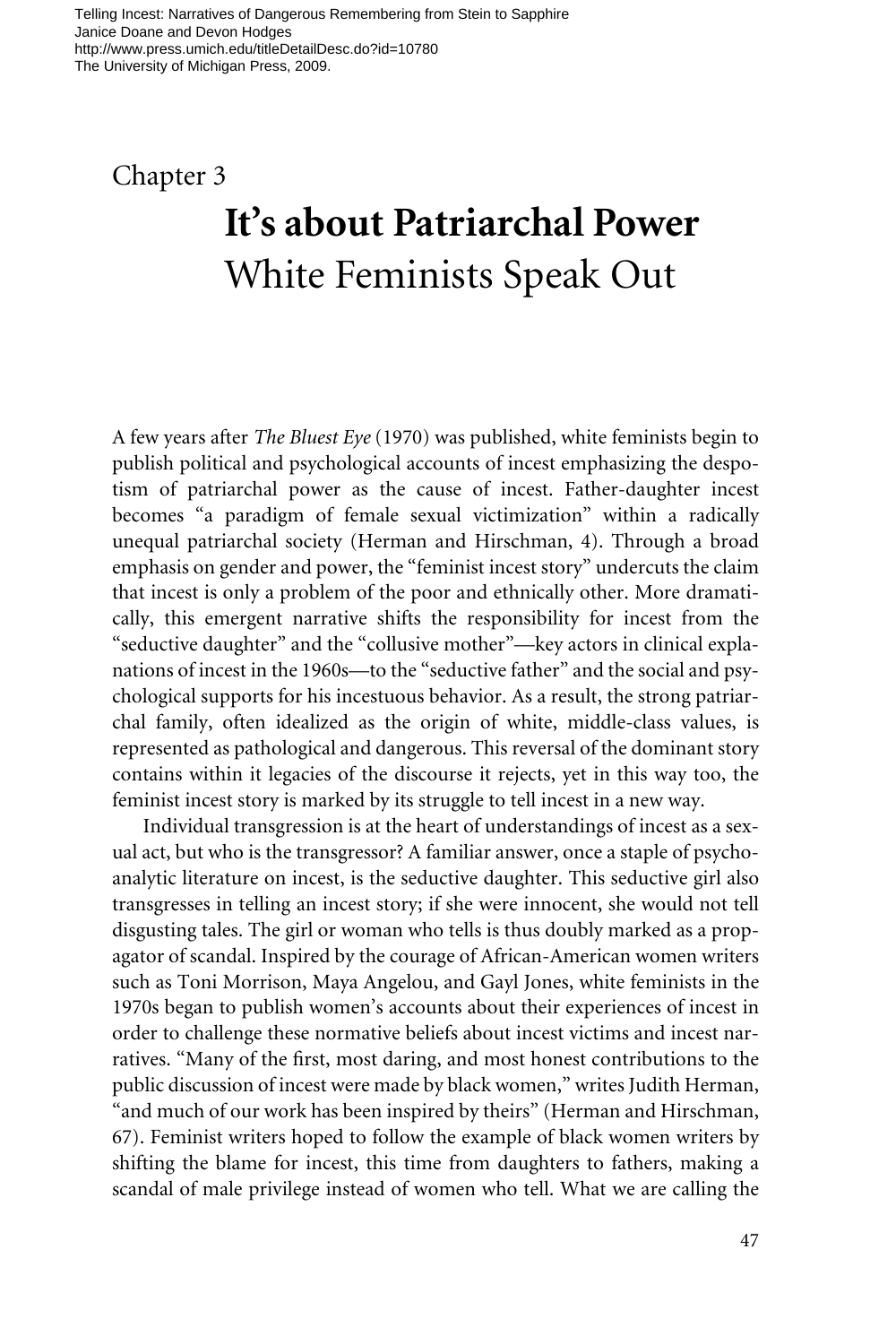> feminist incest story evolved in the 1970s and early 1980s, when feminists placed great confidence in the power of women's narratives to speak truth to paternal power and so undo it.

> In this chapter, we will focus on two nonfiction books about incest: Louise Armstrong's *Kiss Daddy Goodnight* (1978), one of the first mass-market collections of first-person stories of incest to offer a political analysis, and Judith Herman's Father-Daughter Incest, an early and still influential feminist study of the psychological effects of father-daughter incest (1981). Both books assume that father-daughter incest is more prevalent than analysts and anthropologists had ever acknowledged, and both emphasize the importance of women's incest stories as a vehicle of social critique. They include no postmodern reflections on the "story" they are telling and, indeed, the power of these books is linked to their unassailable conviction that feminism has made it possible for women to tell formerly tabooed "real" stories and to uncover their significance for a larger analysis of patriarchy.<sup>1</sup> There is an odd sense these days that imperfectly reflective feminist narratives should be censored, as if there were perfect, "correct" stories to put in their place. A more flexible approach, one emphasizing cultural contexts, might understand that the representational strategies of the feminist incest story place it within a specific social context.

> In the 1970s women's stories of incest took the shape of a critique of patriarchy because of the existence of a popular women's movement. The new authority of feminism can be read in its considerable success in changing the response to the incest story from a salacious grin to a raised fist. A crucial, authenticating claim of the women's movement has long been that women can come to understand their political subjugation by recalling instances when they were silenced and harmed by the men who ruled over them at home. Feminists have theorized that behind the sexual abuse of girls by fathers, uncles, and brothers is a system of unequal gender relations, patriarchy, that provides the ideological rationalization for male exploitation of the bodies and labor of women. Crucial to this political story is that well-known feminist slogan: the personal is political. The feminist incest story teaches its intended audience women—that fathers are powerful and they, not mothers, are to blame for the harm done to daughters in the private sphere as well as the public one. Implicit in this reading of patriarchal power and violence is the message that women need to work together for political change.

> With the benefit of hindsight, this analysis may seem mistaken in some obvious ways. It universalizes the incestuous father, who comes to represent all men, and the victimized daughter, who comes to represent all women. The powerful feminist critique of father-daughter incest thus squeezes as well as expands the allowable range of male and female identity and subjectivity. Yet the feminist understanding of incest is nonetheless persuasive. Using incest as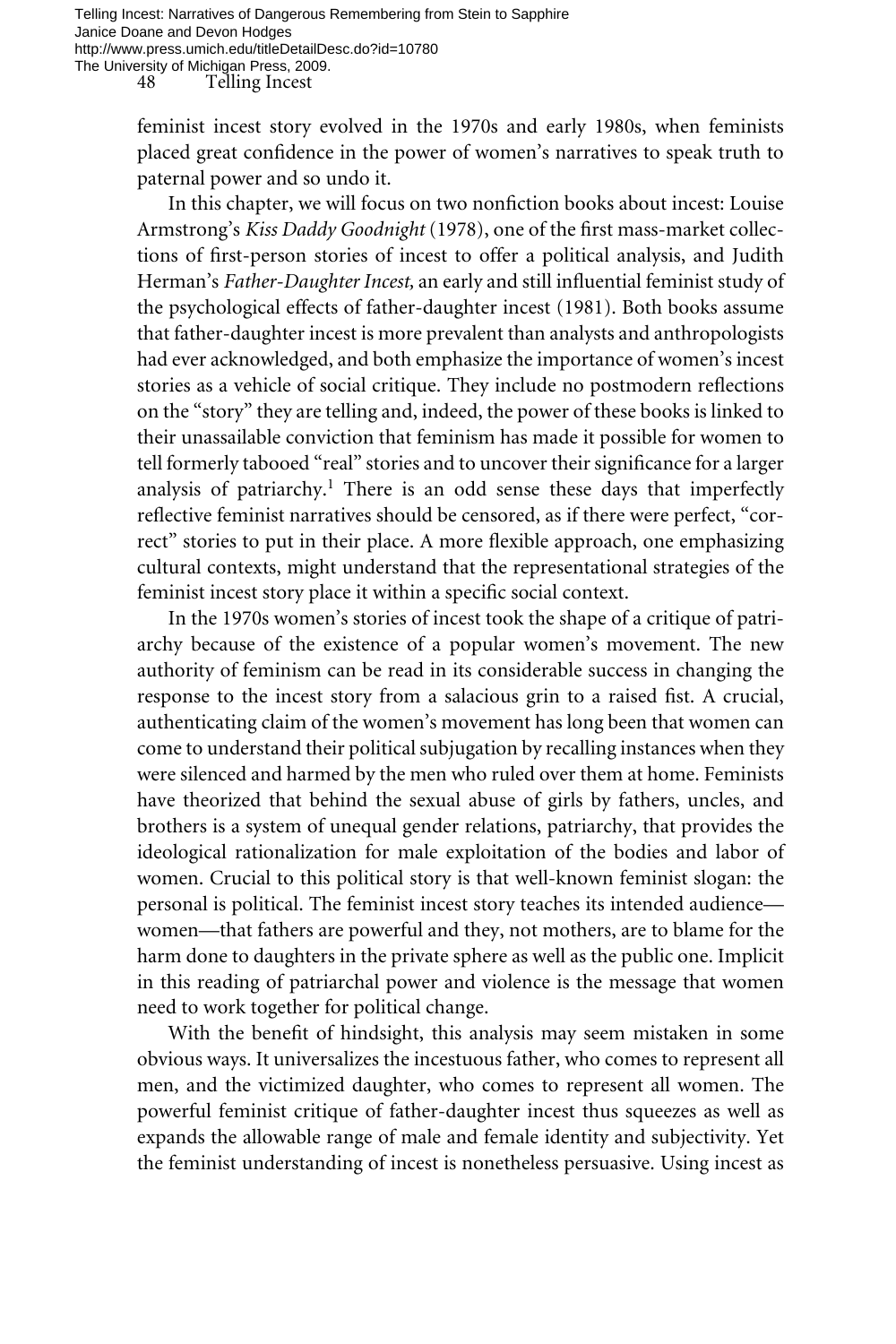## *It's about Patriarchal Power* 49

a paradigmatic example of the sexual exploitation sanctioned under paternal rule, feminists explain not only why patriarchy must be challenged but why such change is difficult. In a paternalistic system, the ruler father is also the provider. Because the father's ownership of property extends to his relationship with people living in his domain, he may certainly exploit them, but he may also be a source of benevolent caring. The father, then, may make sexual use of his daughter, but he also is her protector and provider. This patriarchal social system, then, creates the psychological conditions that encourage the reproduction of unequal relations between men and women. As Phyllis Chesler puts it: "Women are encouraged to commit incest as a way of life. . . . As opposed to marrying our fathers, we marry men like our fathers . . . men who are older than us, have more money than us, more power than us, are taller than us . . . our fathers" (qtd. in Herman and Hirschman, 57–58). By arguing that male supremacy creates conditions that encourage father-daughter incest "as a way of life," the feminist incest story works to break the bonds of gratitude and identification that, in a paternalistic system, lead subordinate subjects to accept a system of unequal power relations. In other words, the feminist incest story argues that the desires of the seemingly loving father are ultimately in conflict with the interests of the daughter. The idea that the father metonymically embodies the institution of patriarchy thus leads to a severe judgment about father-daughter relationships, which is misleading as well as enlightening. Not all fathers have the same power; not all daughters are equally powerless; not all gendered power inequalities within the family result in incest.

As an explanatory tool and form of protest, the feminist incest story does not always work, but in the late 1970s, it seemed more full of potential than of problems. Indeed, the telling of prohibited stories about incest once promised to galvanize a feminist social movement that could make the world a dramatically better place. Such first-person accounts of sexual abuse, highlighting the exploitative behavior of fathers and exculpating mothers, were a startling and inspiring means for advocating social and political reform. The best-known collection of such accounts, Louise Armstrong's *Kiss Daddy Goodnight,* was published in 1978 for mass market circulation by Hawthorne Books. Armstrong's book is not scholarly, although the first edition includes an afterword describing her research. She states that she spoke with 183 women, some referred to her by friends, and that these women were drawn from "all classes, races, and parts of the country" (232). She selected sixteen stories to highlight, largely because they would not scare readers too much. These are the stories of women "the majority of readers might think of themselves working next to" and who had an "ability to be clear in talking and in relating the specific effects of abuse on their lives" (232). This selection process reveals Armstrong's underlying concern that readers might consider her informants weird, unbe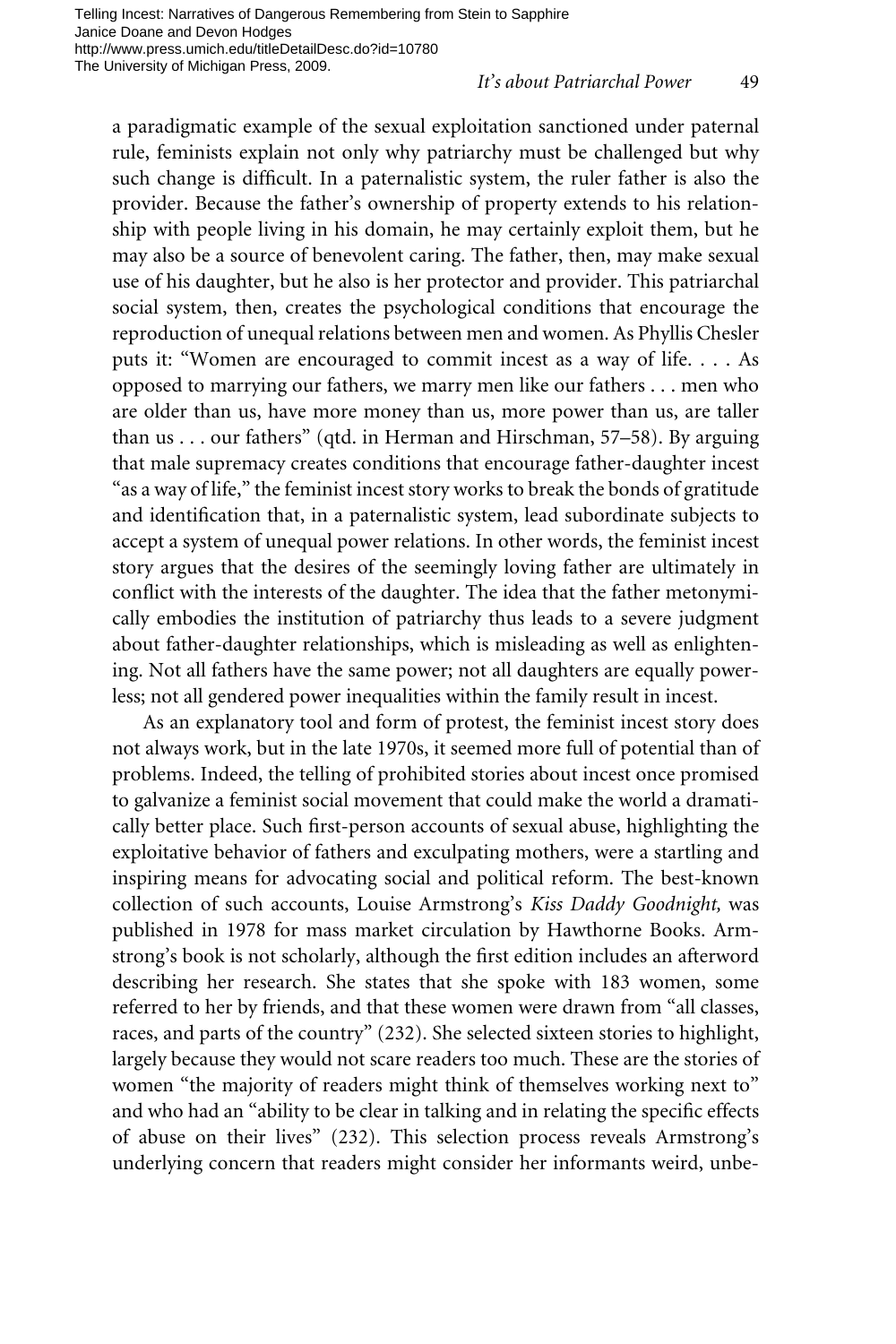lievable, not like "normal" women. Her narrative thus implicitly records the enduring constraints placed on telling by the notion that women who tell incest are depraved and abnormal.

Armstrong understands the forces that inhibit telling, even if she cannot escape them. Indeed, the main accomplishment of her book is to provide a public analysis of why women have found it difficult to tell about incest. Armstrong argues that the secrecy surrounding incest is an effect of male power. Prohibitions on speaking insure the sense of shame and isolation experienced by victims while tacitly condoning the actions of perpetrators. *Kiss Daddy Goodnight* masses together accounts of the sexual assaults suffered by ordinary women who were, as Tillie Olsen put it in her book published the same year, muzzled by culturally enforced "silences." Listening to the words of incest victims, recording them as Armstrong does, is a logical continuation of feminist practices of breaking silence that were born in small collectives and consciousness-raising groups. Rape, for example, was finally put into a social and historical context by feminist writers of this period, and, like incest victims, victims of rape also began to speak about their experiences in order to change a patriarchal culture that condoned sexual violence by defining victims as seductively "asking for it."

Women's groups and "speak-outs" were a way to make the sharing of personal experiences a strategy for uncovering shared realities of daily life and developing a new analysis of the relation between the private and public spheres. So, for example, in *Kiss Daddy Goodnight,* Armstrong features the words of individual survivors but provides a broader perspective drawn from feminist work such as the writings of Florence Rush, a social worker known for her inspiring theorizing of sexual violence: "Sexual abuse of children is permitted because it is an unspoken but prominent factor in socializing and preparing the female to accept a subordinate role; to feel guilty, ashamed, and to tolerate, through fear, the power exercised over her by men" (117). This theory of socialization lacks nuance, but it makes very tangible and familiar the dynamics of patriarchal oppression: the big against the little; men against women. Political movements need compelling metaphors, and shortcuts such as these phrases work very well to capture a truth of women's quotidian experience in the interest of a larger political critique. However, they also may become naturalized and constricting.

Telling their stories of incest within the framework of a critique of gendered and unequal power relations, individual women demonstrated a relatively new power to resist conventional views of the family as a haven. By showing how dangerous paternal power can be, they also made a strong case for more equitable gender arrangements in the family. A strong case is necessary to motivate a desire for change. Suggesting the importance of this desire as a precondition, Susan Okin asks: "How much do we care that the family, our most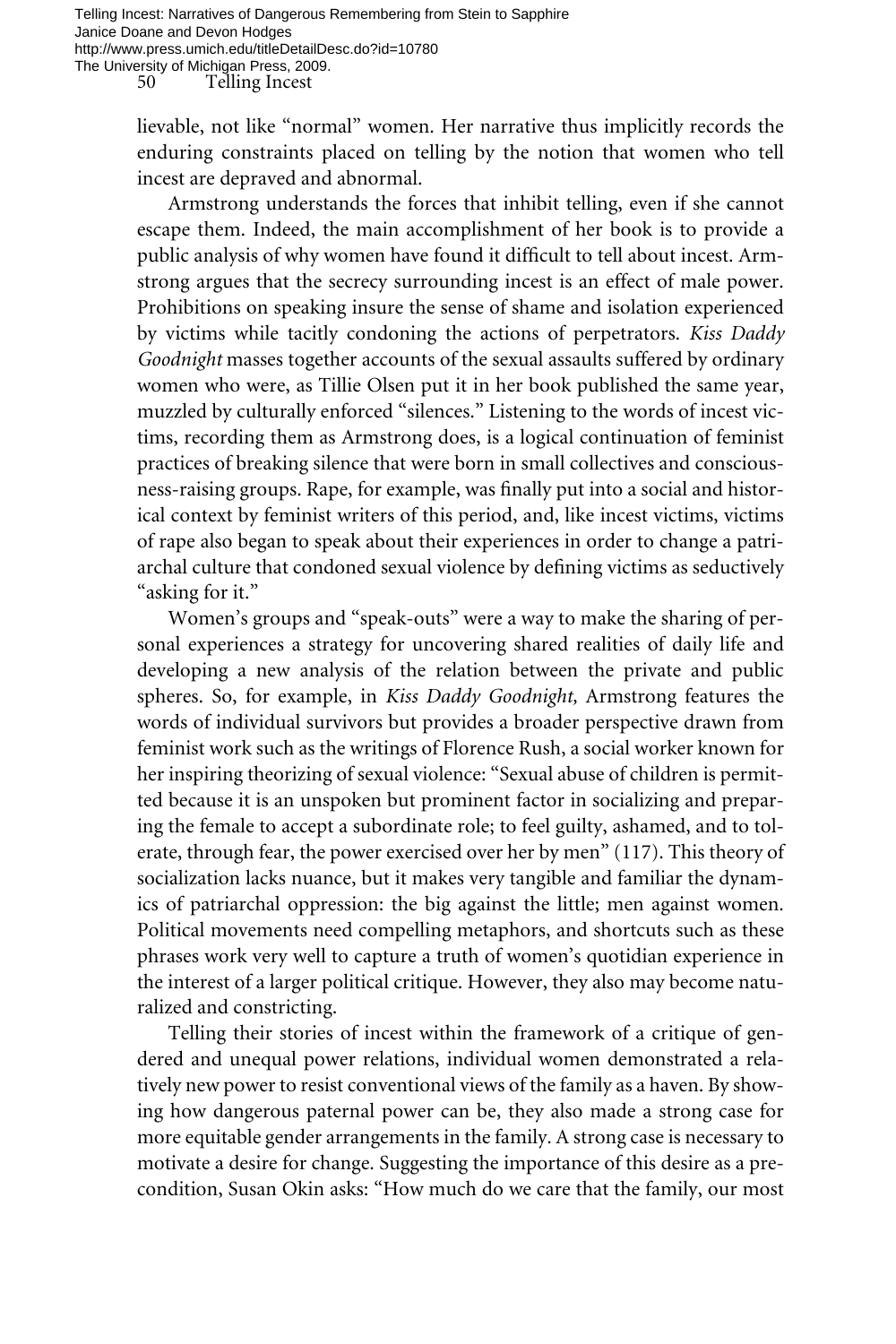intimate social grouping, is often a school of day-to-day injustice? How much do we *want* the just families that will produce the kind of citizen we need if we are ever to achieve a just society?" (186). Though in this book we will chart the growing awareness—both within and outside feminism—of the incest narrative as a representational construct that can be read in competing ways, it is important to remember—remember this!—that when growing numbers of women first began to tell their memories of incest, they exposed the amnesia of a culture that had defined incest as that which did not exist in "our" families because barred by "the incest taboo."

Armstrong's book begins with an account of her relationship to her father, who raped her when she was fourteen. What follows are chapters that include sections of letters written in response to requests she placed in newspapers and magazines for first-person accounts of incest experiences. The book also includes material drawn from interviews, and Armstrong provides interspersed information about how psychiatrists had previously responded to such narratives—often by assuming these stories were fantasies, or by blaming daughters for seduction and mothers for allowing "it" to happen. The letters written by incest victims recall assaults by male family members, many of them beginning in early childhood: "Dear Louise, Don't like to talk about it—think about it although I am now a grandmother. I was only five. My mother caught my father in the act" ("Real Incest," 17). *Kiss Daddy Goodnight* ends with an appendix listing social services that women might contact to get help. The book is thus structured to encourage its audience to acknowledge the hard truths articulated by incest victims and then get help or start giving it by working for political and social change.

Ten years later, in the introduction to the second edition of *Kiss Daddy Goodnight* (1987) Armstrong restates the political argument of her book because she feels it has been forgotten by the mental health experts now busy treating incest survivors: "our simple, homespun political analysis of the problem of incest as power abuse—one with long-standing tacit societal permission—continues to stand correct" (viii). Armstrong is talking about "power abuse" by men. Her book, focused on the suffering of girls and intent on relieving mothers and daughters of the blame traditionally meted out to them by professionals, includes only one account of a boy abused by his father and no discussion of abusive mothers. As a result, Louise Armstrong has been criticized for silencing accounts that complicate the feminist narrative of patriarchal victimization and womanly sisterhood.2 Responding to criticisms about her focus on fathers and daughters, Armstrong has explained that she never denied that mothers could be perpetrators or that boys could be victims. Her point is simply that these less prevalent forms of abuse do not invalidate her gender-based analysis. Indeed, in her afterword to the second edition of *Kiss Daddy Goodnight,* Armstrong notes that the new "incest industry" still wants to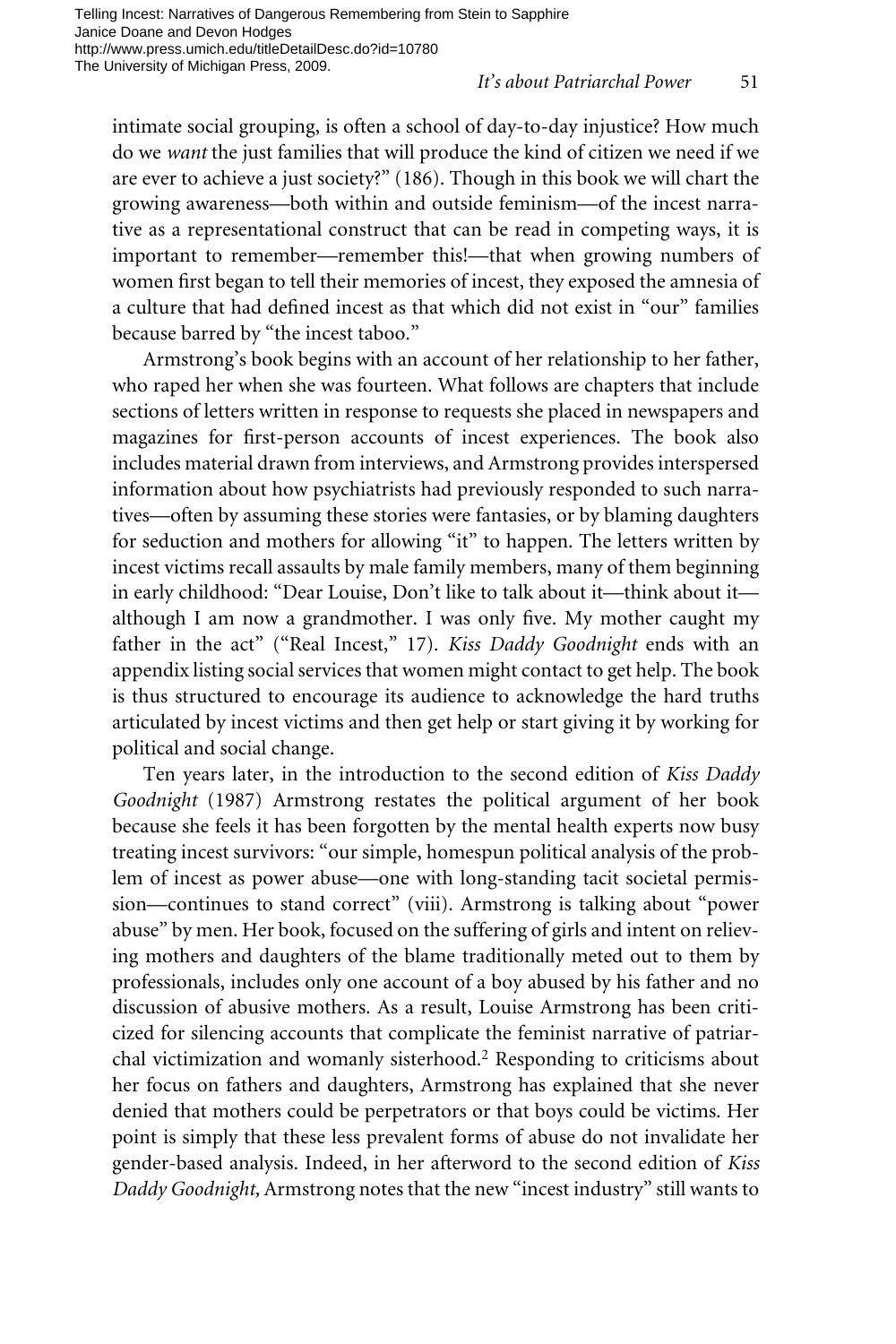blame mothers, though fathers are primarily the perpetrators of incest, a fact key to her feminist political analysis.<sup>3</sup>

The "feminist incest story," although now associated with "repressed memories," usually emphasizes long-remembered but never discussed experiences, hence its emphasis on male power as a cause of silencing. In fact, silencing is the trauma. In Armstrong's book, women catalogue effects—flashbacks, emotional numbness, problems relating to men sexually—of not telling anyone about sexual assaults that they always knew had occurred. Many of these experiences of incest are authenticated, though the pressure to validate experiences so familiar in the late 1980s and 1990s is absent in this book. For example, one woman's father was convicted of child abuse; one father said, "I really don't see anything wrong with it" (1987:45); another of Armstrong's informants, assaulted by her older brother, had been diagnosed with gonorrhea at the age of three. In several places, however, incest survivors speak the kinds of words that will later fuel the memory wars. "Jenny" explains that "until about a year ago I had no awareness that any of it had happened. I had completely removed it from any form of consciousness" (23). Jenny's memories return two years after she started talking to a college psychologist and after she began a relationship that "provoked a rush of memories." Another woman, June, tells Armstrong, "My very first memory, at my earliest age, was when I was one (but I might have been three)" (117)—ages now considered too young for the reliable storage of memories—but she does not mention having any therapy. In other words, these descriptions do not emerge from some uniform experience of therapy. When the woman with lab reports of her gonorrhea tells her psychiatrist how her brother liked to "play doctor with her," her therapist responds, "Well, it was just playing doctor" (183). There is no psychoanalytic juggernaut flattening out these women's words, words that for the most part suggest the courage and resiliency of women who dared to talk about a forbidden topic.

Armstrong's presentation of believable stories of ordinary women is meant to elicit a sympathetic response. Yet her care to be discreet is a symptom of her recognition that she might easily offend her audience. Her choice to feature informants who seem ordinary and normal is, then, an acknowledgment of a cultural tradition that frames women who tell incest stories as disturbingly exotic and seductive figures. Two early reviews of *Kiss Daddy Goodnight* demonstrate that responses to Armstrong's book encouraged both sympathy and disgust. The *Library Journal* offers this friendly account of the book: "In the scanty literature on the subject, this work provides a useful, popularly written human document as well as a brief guide to sources of help for victims. It may well give some aid and comfort to library patrons and produce in others the indignation needed to get action to correct the problem" (Sweetland, 1276). This review assumes that bringing attention to a scarcely discussed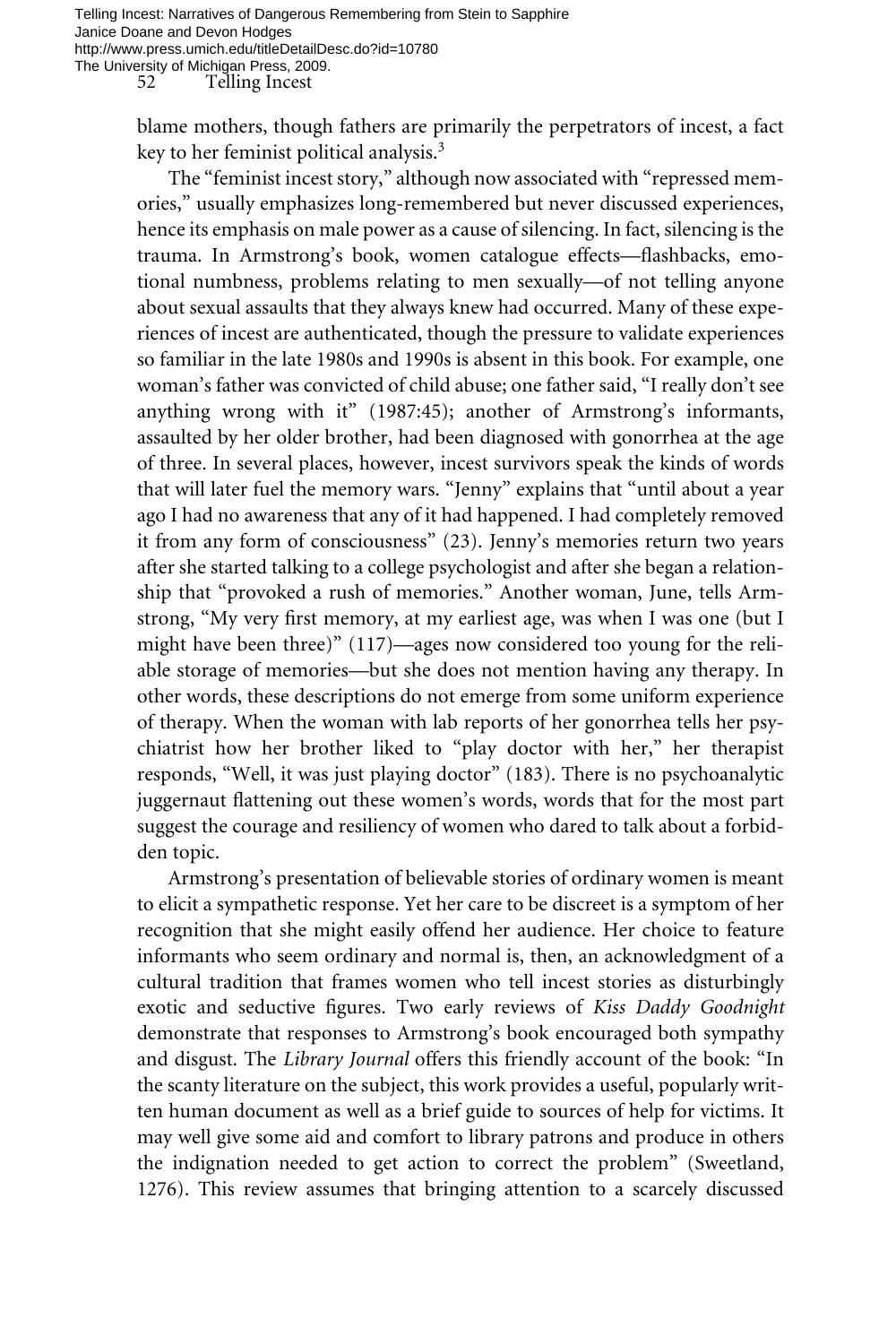problem—incest—is a useful thing to do both to help victims and, by arousing indignation, to provoke action that might make it more difficult for children to be victimized. Notice, too, that *Kiss Daddy Goodnight* is not described as a feminist work but as a "human document," a generous description, but one that dilutes Armstrong's specific political analysis, which recommends challenging male power.

A review in the *New York Times Book Review* offers a strikingly different assessment. In the first paragraph, the reviewer, Raymond A. Solokov, begins by asserting that Armstrong is "right" to "urge a discussion of father-daughter incest so that other victims will gather courage, see that their plight is not unique and be able to do something about it . . . (and allegedly to pressure social-service agencies to drop their bias against incest victims)"  $(16, 20)$ .<sup>4</sup> By using the word "allegedly," the *New York Times* review diverges sharply from the one in the *Library Journal.* The *Times* review proceeds to challenge Armstrong's credibility in familiar ways. As Peggy Sanday has documented, disgust and disbelief have long characterized public responses to women's accusations that they have been raped. Solokov deeply mistrusts Armstrong: "Her research was informal at best (I assume that she did not make it up entirely) and is, by professional standards, unreliable. But even by the looser standards of journalism this is a shoddy book, a string of 'true' confessions written in the coy style of pornography masquerading as science." With these words, Solokov places Armstrong in a long line of licentious "false accusers": Armstrong's complaints about incest are an excuse to provide readers with dirty talk. The review goes on to explain that the book recalls "soft-core films" that "begin in a doctor's office  $\dots$  establishing a legal claim for the film's socially redeeming value." Armstrong "covers herself with quotations from experts and a kind of feminist rhetoric, but then out comes the rough stuff." The review concludes:

The publisher is promoting *Kiss Daddy Goodnight* as if it were a children's crusade, but the jacket illustration shows a bed frame with cute little girls' faces peeking innocently out from behind some black hearts. (20)

Solokov is clearly reading Armstrong's book through the lens of a paradigm that understands incest stories as pornographic fantasies.

Although Armstrong writes to help women and to make a larger public "indignant," the book's *cover* does market incest as a fascinating, tabooed desire.<sup>5</sup> The cover design thus supports the reviewer's sense that only sluts would talk about experiences of incestuous assault and only for an audience looking for titillation. This kind of argument, of course, is easily deployed to blame incest victims for seducing parents or to argue that children always like it, as some therapists and sexual liberationists do. To avoid any implication in these two familiar explanations for incest, feminists rarely mention that a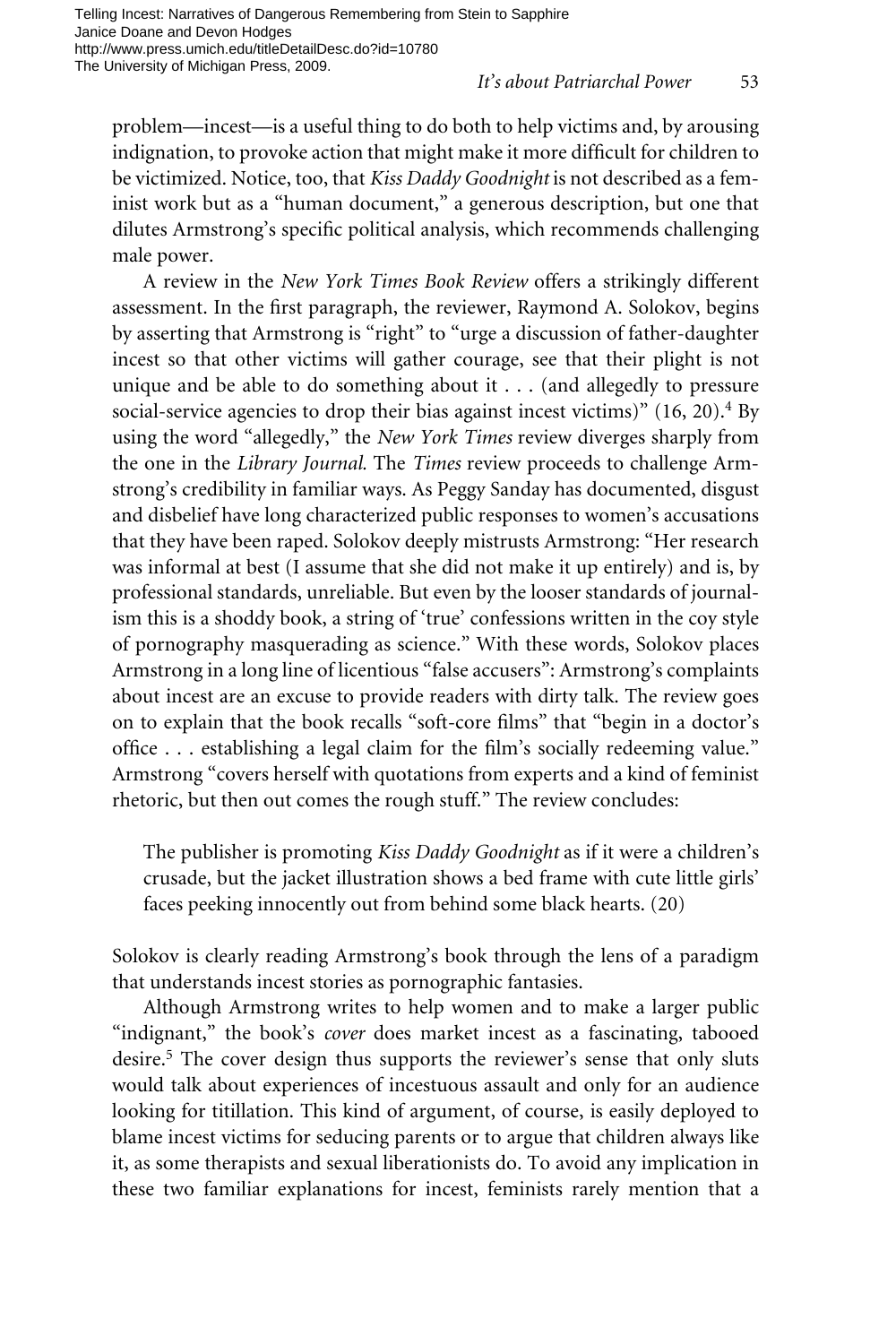> daughter's reactions to a father's prolonged, invasive attentions may be informed by complex desires, which should not necessarily be considered "choices." Indeed the invocation of choice, as if desires were simply there to be claimed, is one way of making girls responsible for paternal assaults.<sup>6</sup> Yet if it seems that much feminist writing about incest prudishly avoids discussion of either infantile sexuality or adult fantasy, it is useful to remember the dominant discourse that invisibly regulates it. This discourse says that the desiring child or woman is "bad" and asks for violent sexual assault. Because feminist incest scholarship is explicitly an intervention into a discourse about seductive children and adolescent girls that traditionally obscures the actions of powerful adults, it dramatizes children's innocence. And in so doing, it is in a position to be aligned with polemics about threats to children, "purity" movements, that originate in the New Right.

> At the end of her book Armstrong writes: "The women in this book are saying important and serious things. I believe we are raising serious questions. I hope they will lead to further serious discussion" (242). The worried repetition of the word "serious" does not forestall *The New York Times* review in which Armstrong's "speak-out," because of its frank discussion of incest, is recategorized as pulp fiction, thus undermining her authority and professionalism. Unfortunately that judgment is validated by the book's cover. If illicit sex sells books, then women who talk about incest can be seen as more manipulative and sexually profligate than the men they try to expose. This is the default view of women's excessive speech and desires that has returned with a vengeance in narratives produced by the false-memory syndrome movement.

> These two reviews of *Kiss Daddy Goodnight* show that feminist writings about incest are, from the beginning, read in dramatically different ways: as moral calls to solve a human problem and as sensationalist fabrications. Does one of these perspectives have more cultural authority? Certainly *The New York Times Book Review* is a powerful medium, and the discrediting of women's accounts of abuse continues to thrive in highly visible venues. But the *Library Journal* influences library purchases: twenty years later incest is accepted as a "problem," and library shelves display an assortment of women's testimonies about sexual abuse. The increasing ferocity of the battle over the status of memories of incest undoubtedly reflects anxiety about how to respond to the burgeoning literature about sexual abuse. Do these testimonies depict real conditions, or are they sensationalist fabrications? Yet though the issue here seems to be finding a single "truth," assessments of a story's truthfulness are made through increasingly visible and layered cultural frames—feminism, psychoanalysis, family values, and so on—that create fractures within and between those who tell and hear women's incest stories. It is perhaps this very dynamic of shifting perspectives that sustains the desire for an incontestable truth.

The difficulties with telling and listening to incest stories are exacerbated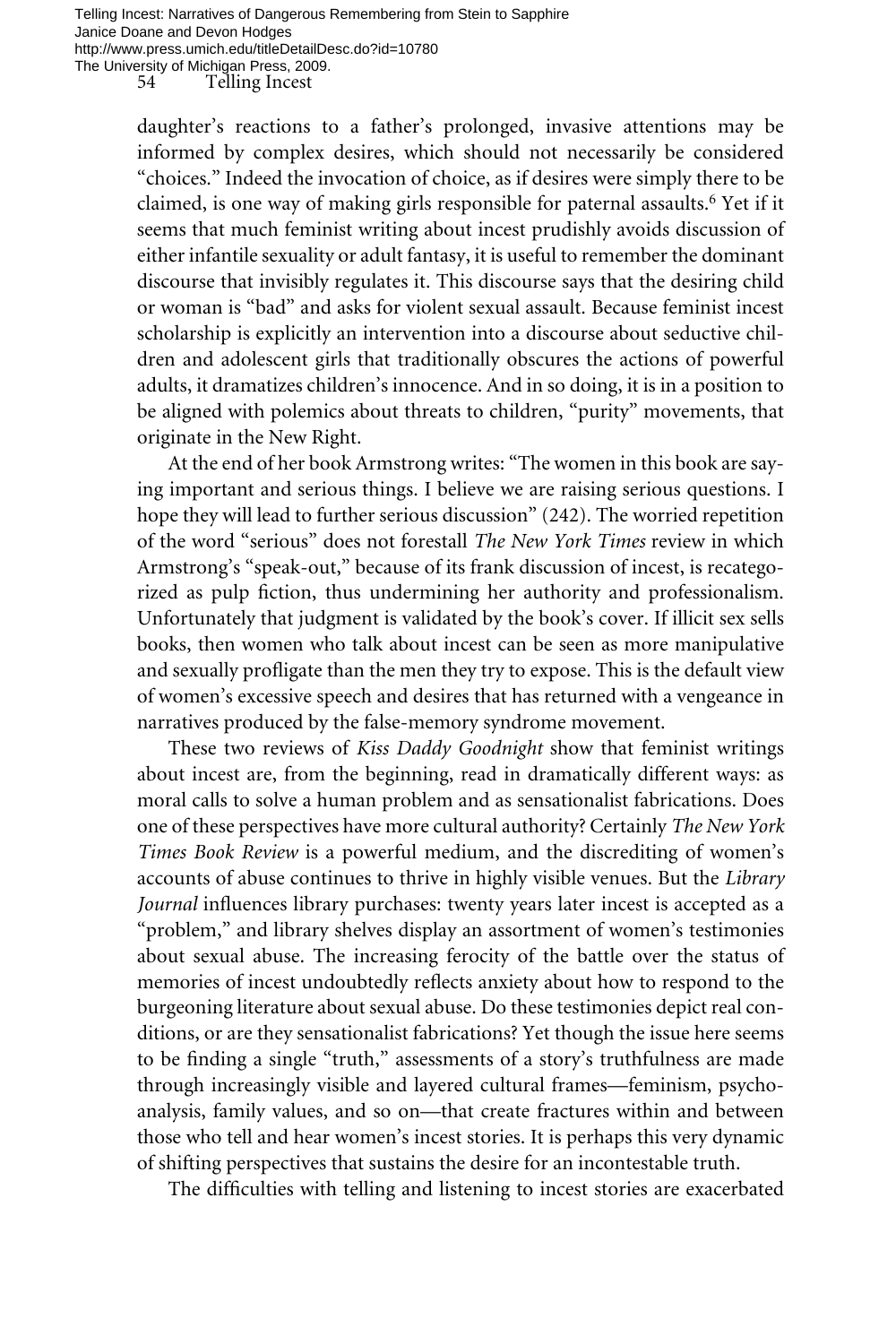## *It's about Patriarchal Power* 55

within a cultural moment such as ours. Social realities are changing traditional forms of the family and economic transformations threatening not only the independent authority of the anxious wage-earning male provider but also the ability of social service agencies to provide adequate resources to women and children who need alternatives to those dangerous familial relations that defy popular rhetoric about traditional family values. Anxieties about family life reflect anxieties about the well-being of the nation, itself often portrayed as a family. Not only do political candidates appear as avuncular figures who talk about their traumatic war wounds and troubled personal lives, but they tout the traditional patriarchal family, which few of them have, as the bedrock of American life and values. Furthermore, they also insist on personal solutions for public problems. Millions of children in poverty? Tell their fathers to become patriarchal figures, a mode of reasoning that both obscures the power of economic structures—raising wages would be more helpful to both mothers and fathers—and masks any benefits to women of the decline of the traditional family structure, such as, obviously, independence from abusive men. The political does not become the personal without attendant problems for feminist analyses. Feminists, of course, have long been labeled as "antifamily," associated with the political instead of the personal, because they have analyzed the way social and economic structures have shaped and transformed behavior within the family. Clearly, if feminists are not criticized for being too personal, they can always be criticized for being too political.

As we have seen, the theoretical analysis of incest is a crucial component of the feminist critique of patriarchy as manifested in the traditional, father-dominated family. With the publication of Florence Rush's book *The Best Kept Secret* (1980), which places the sexual abuse of children within an almost universal historical frame, and, more importantly for the memory wars, Judith Herman's *Father-Daughter Incest* (1981), feminist research on incest produces an authoritative analysis of the links between patriarchy, traditional family structures, and incestuous abuse. *Father-Daughter Incest* was published by Harvard University Press, and Herman was at that time psychiatric director of a woman's mental health collective. (She is now on the faculty of the Harvard Medical School.) In her first book, Herman's analysis, like Armstrong's, centers on the power relations that silence incest victims, though her recent work emphasizes trauma and dissociation. Because it once seemed so obvious that the political (patriarchy) could explain the personal (incest), Armstrong and Herman do not invoke psychic operations to explain why incest might be difficult to tell. Instead, they describe a patriarchal taboo on girls speaking about incest, but not on fathers committing incest. *Father-Daughter Incest* offers an understanding of incest that is very compatible with Armstrong's analysis of "power abuse" by men, though Herman is even more explicit about the importance of feminism to her argument. She forthrightly asserts that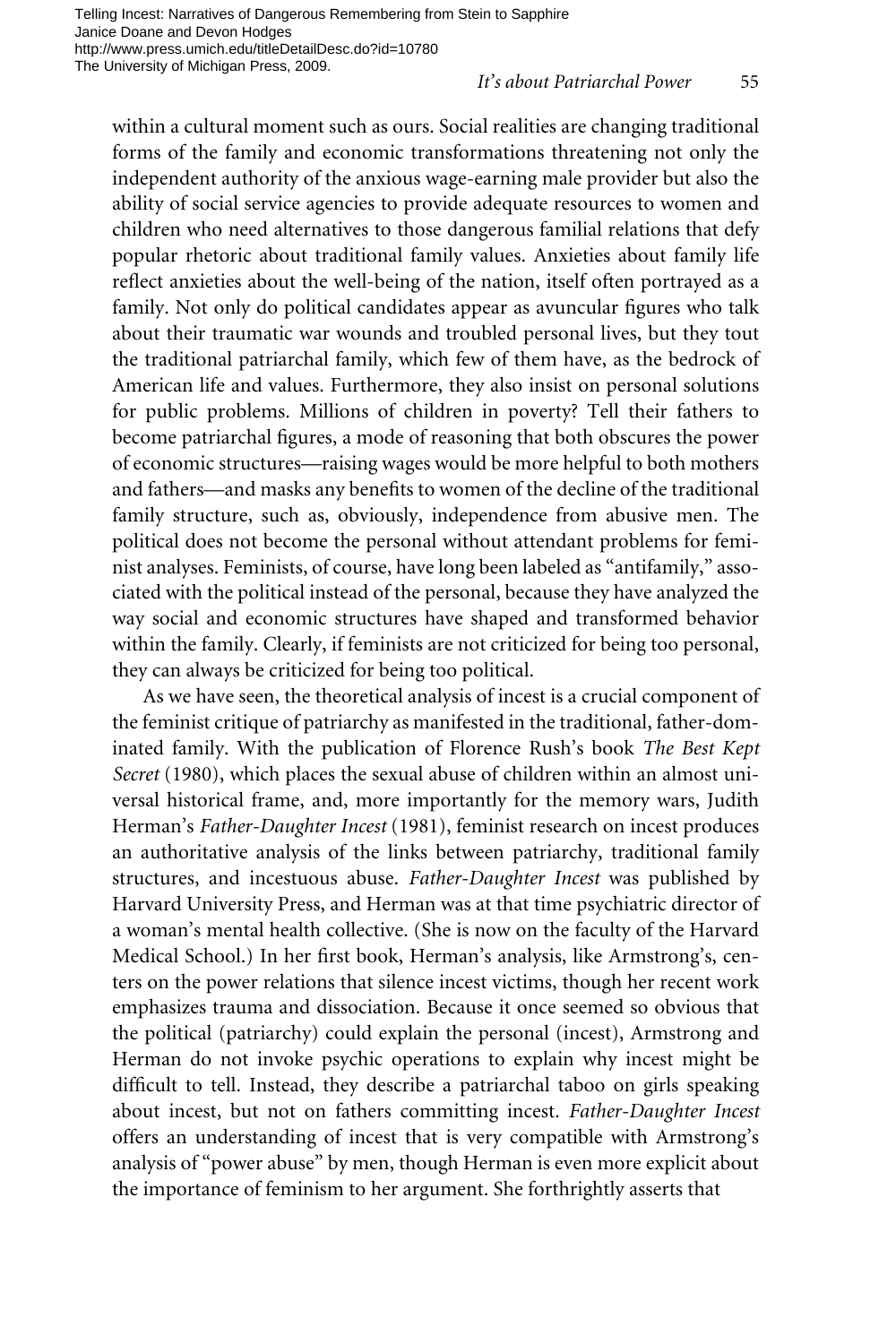> a frankly feminist perspective offers the best explanation of the existing data. Without an understanding of male supremacy and female oppression, it is impossible to explain why the vast majority of incest perpetrators . . . are male, and why the majority of victims . . . are female. Without a feminist analysis, one is at a loss to explain why the reality of incest was for so long suppressed by supposedly responsible investigators, why public discussion of the subject awaited the women's liberation movement. (Herman and Hirschman, 3)

Herman adds, "It is no accident that incest occurs most often precisely in the relationship where the female is most powerless" (4). With these words, Herman decisively claims feminist ownership of the theoretical study of incest.

Judith Herman has more authority and institutional power than Armstrong and has exercised more influence on a range of discourses about incestuous abuse. Here is a woman institutionally positioned to tell a very believable story about incest, one that shares Armstrong's emphasis on the importance of naming oppression, though in Herman's writing therapeutic and political intervention begin to merge, as a changed psychology becomes the key to a changed, more equitable world. What is taking shape at the beginning of the Reagan years is a feminist view that revolutionary political change must follow revolutionary changes in the self; this view replaces an older notion that a political revolution would come first and lead to a changed humanity. Armstrong's book is written out of a conviction that incest victims do not need to change, they simply need to tell—and political change will follow. Herman shares Armstrong's view about patriarchy as the condition of possibility for incest but sees feminist therapy as the best place for telling incest and for beginning the arduous rebuilding of psyche, family, and society.

As was the case in Armstrong's book, *Father-Daughter Incest* crucially depends on women talking to women, this time in the form of a "semistructured interview protocol" (Herman and Hirschman, 69). Feminist discourse about abuse has begun to claim the authority of science. From their interviews of forty women conducted over four years, Herman and Hirschman developed a picture of the incestuous family that confirms Armstrong's insistence that the incestuous father "must have a sense of paternalistic prerogative to rationalize what he's doing" (*Kiss Daddy Goodnight,* 234). According to Herman, the incestuous family represents an extreme form of traditional family patterns. In incestuous families, fathers are dictatorial providers and mothers economically dependent, ill, or absent. In cases where the mother is dead, the daughter is forced to take on the mother's role—cook, cleaner, caretaker—because the father does not do "women's" work. Assenting to this division of labor and the rights it grants to fathers, women in these families, even incest victims themselves, tend to overvalue men and devalue women.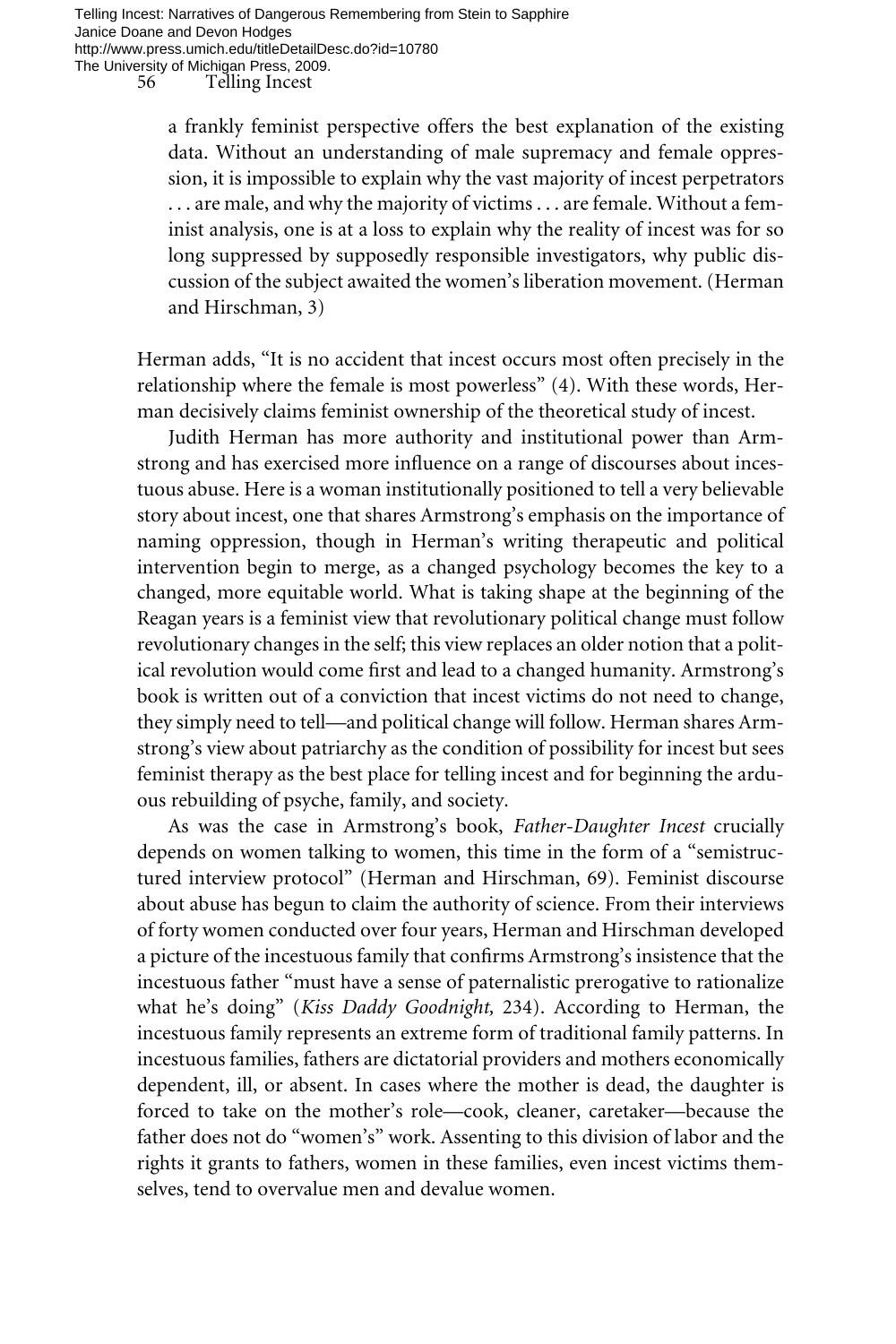## *It's about Patriarchal Power* 57

In place of the "seductive daughter" and "collusive mother" blamed for incest in earlier psychological literature, *Father-Daughter Incest* features the domineering "seductive father" who thrives within a pathologically traditional family structure. Within this structure, both men and women display extreme forms of stereotypic masculinity and femininity. Fathers are "perfect patriarchs" (71), controlling providers; mothers and daughters are helpless and deferential to men. Herman's feminist interpretation of incest makes compelling narrative and political sense as a description of privileged white families (Morrison paints a very different picture, one of paternal helplessness in *The Bluest Eye*)—and thus sets the stage for a standoff with the rival commonsense story of the virtuous middle-class family in which fathers are involved and nurturing. Indeed, in the 1980s, as Tania Modleski has pointed out, one response to the feminist demand for more male involvement in nurturing was a spate of film and television shows in which affluent white fathers happily take care of little girls—and mothers are out of the picture.<sup>7</sup> In the popular media, the father-daughter relationship that Herman sees as a pathological structure is presented as a heartwarming alternative to its implicit opposite, the world of impoverished and increasingly stigmatized single mothers.

In addition to a propensity to dismiss women and overvalue men, the daughter "inherits," to use Herman's term, a life marked by feelings of depression and isolation.<sup>8</sup> Because she possesses a dark secret, the daughter feels herself a permanently estranged outsider to normal social life. In characterizing the feelings of the victimized daughter in *Father-Daughter Incest,* Herman does not discuss forgetting, repression, dissociation, or trauma. Her focus is on those who know but cannot tell because they do not want to defy their fathers' orders. And when the victim does tell, perhaps motivated by a desire to protect younger siblings or in a desperate effort to gain an independent sexual life, Herman notes that family members tend to categorically deny the truth of the disclosure. Herman adds that even health care professionals are often uncomfortable about having to listen to stories that shock their sensibilities. These days, of course, health care professionals are assumed to be so comfortable with incest stories that they eagerly implant them in their patients.

In the last part of her book, Herman explains that the daughter's disclosure of incest is often resisted not just by fathers, who stand to lose their families, jobs, and liberty, but by powerful members of communities—judges, lawyers, ministers—who do not want to think that incest occurs in the traditional families that they so prize. The daughter who discloses will thus encounter denial, resistance, and possibly violence. Herman argues strenuously that for these reasons the father should be removed from the home and the daughter provided with support from her mother, if the bond between mother and daughter can be restored. Nancy Chodorow's *Reproduction of Mothering* was published the same year as Armstrong's book and informs Herman's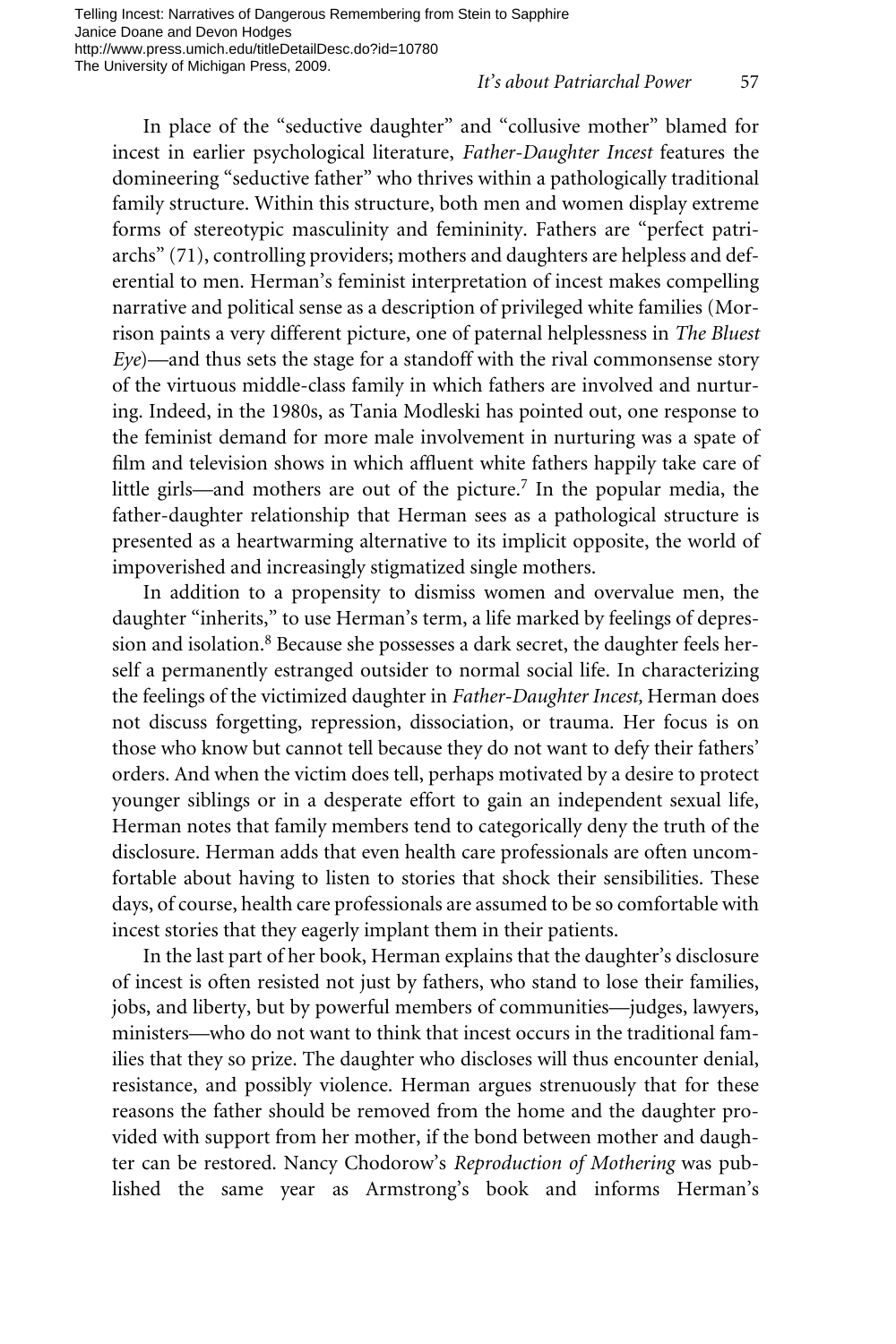understanding of how the sexual division of labor in child-rearing results in a psychological basis for male domination and female victimization of the sort she finds in incestuous families. Yet while Chodorow emphasizes the centrality of the mother-daughter bond in order to offer a critique of its role in perpetuating the sexual division of labor, Herman see this bond as something that needs to be reinstalled: "Rebuilding the family begins with restoration of the mother-daughter bond" (145).<sup>9</sup>

What she actually seems to mean is not a restored bond, since a motherdaughter bond does not seem to exist within the family structure she describes, but a new, utopian one formed after mothers have developed enough autonomy to protect their daughters and transform their expectations about what women can do. Herman's way of telling the feminist story thus allows mothers complete innocence but at the cost of placing an incredible burden on them for restoring a perfect relationship with their daughters. In making mothers so central, Herman again reveals the extent to which the feminist story is structured as a reversal of early psychoanalytic narratives that also made mothers key, but as actors responsible for causing incest (through their own sexual failures) rather than responsible for saving daughters.<sup>10</sup> Herman's reversal clearly depends upon "difference" feminism to make her case that women's special maternalized relational skills could transform familial and social relations. This idealizing of the mother exists in tandem with other assumptions that undermine this sanguine view.

Herman understands that female desires are socialized within patriarchy, but she is not able to reconcile her psychoanalytic account of female desire with her political story about the father's absolute culpability. Early in *Father-Daughter Incest,* Herman repeats the standard psychoanalytic account of female desire, merely adding that female desire for the father is a desire for power. She argues, in other words, that the daughter hopes to gain access to male power through an eroticized attachment to her father. But at the same time, Herman repeats the familiar Freudian explanation that the daughter's incestuous wishes are not suppressed by a fear of punishment because the daughter is already been castrated, made a female. This Freudian account, which explains why the daughter has insufficiently internalized the incest taboo, refuses the obvious question: isn't it the father who has not internalized the incest taboo? According to the "feminist incest story," which Herman powerfully reproduces in *Father-Daughter Incest,* for men, the incest taboo scarcely exists because "male supremacy creates the social conditions that favor the development of father-daughter incest" (Herman and Hirschman, 62). Trying to extricate herself from a tradition of mother blaming and daughter blaming, but constructing a narrative that reproduces both a psychoanalytic account of female desire and a feminist account of female victimization, Herman's narrative struggles but often fails to keep the father's desire, as well as his power, in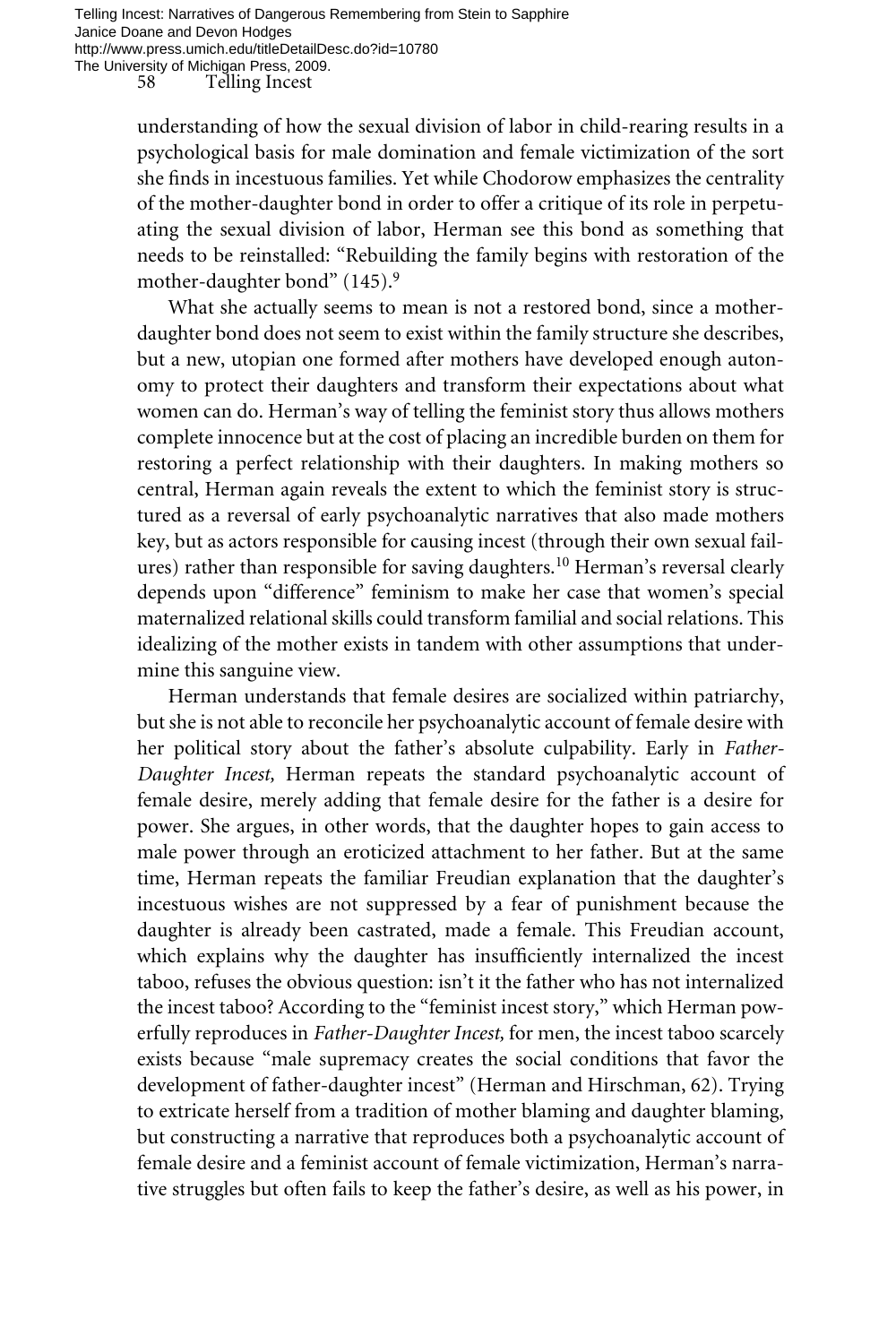focus. The very absolutism of Herman's depiction of the father/ offender may be an artifact of this struggle.

It is perhaps a measure of increasing feminist despair about the possibility of popular support for challenging the male monopoly of social power that Herman ultimately supports a program of changing fathers by fiat.

Many programs . . . share common features with systems of political reeducation developed in revolutionary societies. Like political re-education programs, they are designed for men who have used their power to oppress and exploit others but who are judged not to be irremediably depraved. Like political re-education programs, they are coercive, they make use of intense peer group confrontation and support, and they require confession, apology and restitution. Like political re-education programs, they attempt to create a "new man." (161)

Herman does not notice that these boot camps would be just the kind that authoritarian men might relish attending. The one specific program that Herman commends for its efforts at reeducation is Parents United, developed by Henry and Anna Giaratto, family counselors who, in the 1980s, offered national training programs for social workers and therapists. The Giarratos argued that the cause of incest was instability in the traditional nuclear family that could be rectified by reinstalling the mother in her role as "bearer and traditionally the principal caretaker" (Giaratto, 34). After this primary support is established for the daughter, the father is "invited" to rejoin this "core" (that is, if he has fully acknowledged his betrayal of the father's role in a men's group).<sup>11</sup> It seems, then, that Herman's "new man" would then be the unlikely product of a program with a political analysis that is based on an implicit faith in the traditional roles that have long secured paternal authority. Her advocacy of a rigid and ultimately conservative form of treatment demonstrates just how intractable and "other" she believes male perpetrators are. At the same time, it upholds her faith in the magic of therapeutic treatment to function like a political movement, though this faith in therapy seems more justified when she discusses incest victims.

The therapies Herman recommends for victims suggest great optimism about change. She argues that group therapy and self-help groups may be particularly advantageous not only in resolving survivors' feelings of shame and guilt but in developing in them a feminist analysis for challenging "patriarchal assumptions about sexuality, motherhood, and child care" (Herman and Hirschman, 215). *Father-Daughter Incest* thus demonstrates how feminist mental health professionals, convinced of the need for a revolutionary redistribution of power in order to end male violence against women, come to redefine therapy as an interaction where, even if the social order—and men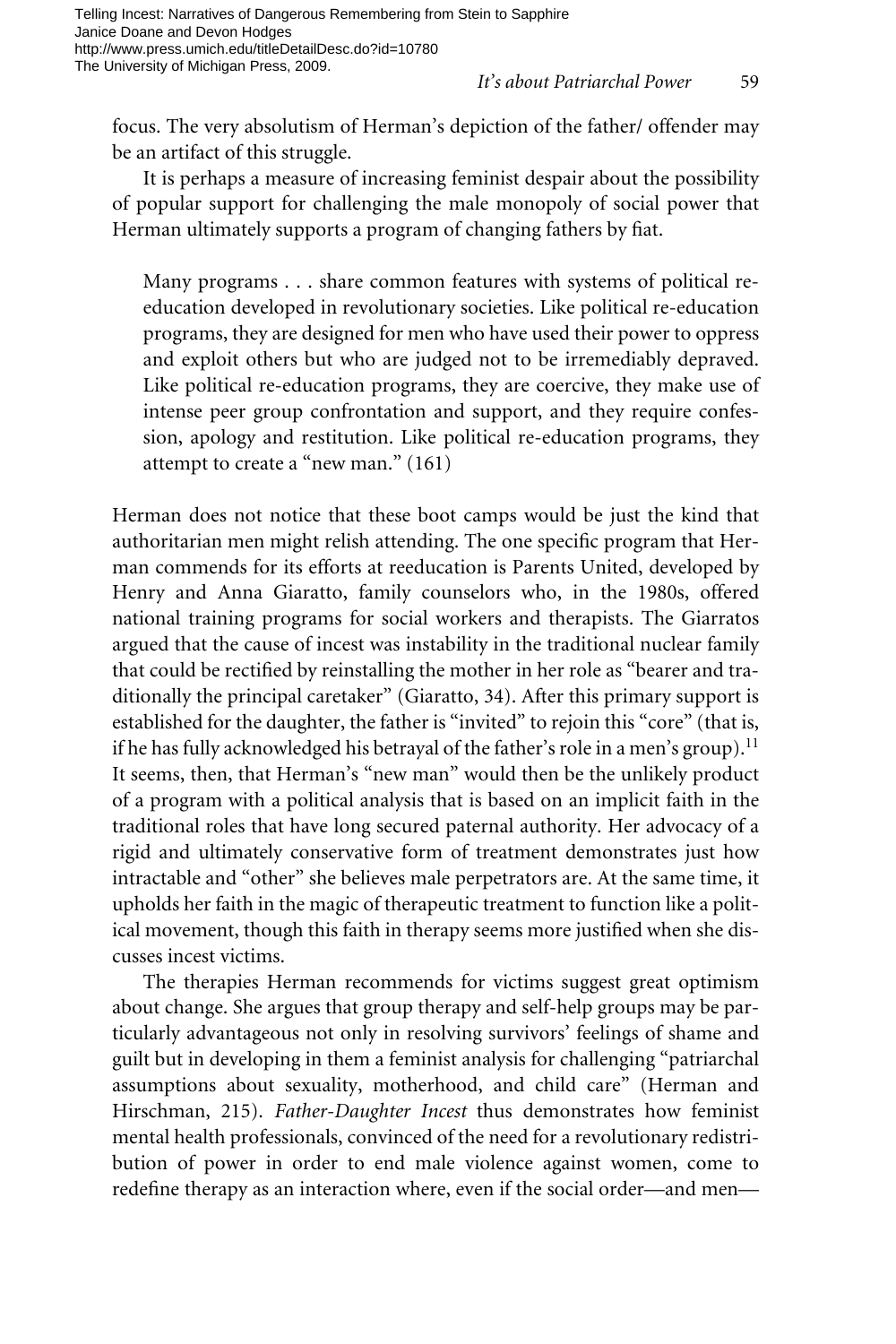are hard to treat, at least female victims can learn to understand that they are not to blame for their own victimage. As Herman points out, therapy can also be a place in which to rethink ideas about "normal" male and female psychology and behavior. Rape hot lines, women's groups, and health collectives make similar grassroots efforts to link individual treatment and social analysis. For Herman and many others, therapy cannot be seen as a retreat to the personal. It is a mechanism for bringing a political interpretation to women desperately in need of a larger framework for understanding personal crisis. Incest, described in Herman's book as the deepest pathology of the nuclear family, becomes an obviously important site for feminist analysis and a transformative therapeutic practice for women.

Yet Herman's expressed sense that male perpetrators are not very treatable and the growing explanatory power of "difference" feminism emphasizing women's "relational" abilities and men's lack of them constructs the symptomatic masculinity of the abuser as a foundational category even as it naturalizes women's capacity to nurture. Not only does the near essentializing of the abuser's gender create a theoretical problem (culture and history do not matter?) and a practical problem (how then should women contest violence against women?) but it sets the stage for men to notice the way in which they are being monolithically represented. Though Herman's book got favorable reviews in a variety of professional journals, predictably several reviews voice annoyance at a form of feminist analysis that looks like male-bashing. In the *Atlantic,* for example, the reviewer notes that "the author is glumly aware that incest will persist as long as the patriarchal family system produces men who cannot 'distinguish between sexuality and affection'" (Adams, 108). These words conjure up the stereotypic "humorless" feminist and her Sisyphean labors to end patriarchy. A reviewer in the *British Journal of Psychiatry* is harsher, noting that the book's subject requires "a very much more careful objective analysis than the persecuted attitude to the male" (Gallwey, 318). Notice how Herman is here linked to paranoia and unreason. A decade later, in the "false memory" writings, expressions of disdain and irritation with feminist theorizing are replaced by outrage about injuries—false accusations—supposedly suffered at the hands of male-bashing feminist therapists who are incapable of objective analysis.

It is useful to remember that before there were debates about recovered memory, the feminist incest story (almost always about *remembered* incest) had already been read as pornographic and unreasonable. Yet it is also important to acknowledge that feminists, too, now find problems with the feminist incest story. For as important as it is to condemn perpetrators and to recognize the suffering of abused women, incest is not the key to understanding the situation of women. Material and social forms of gendered inequality are not simply caused by abusive fathers, who do not all have the same kind of social and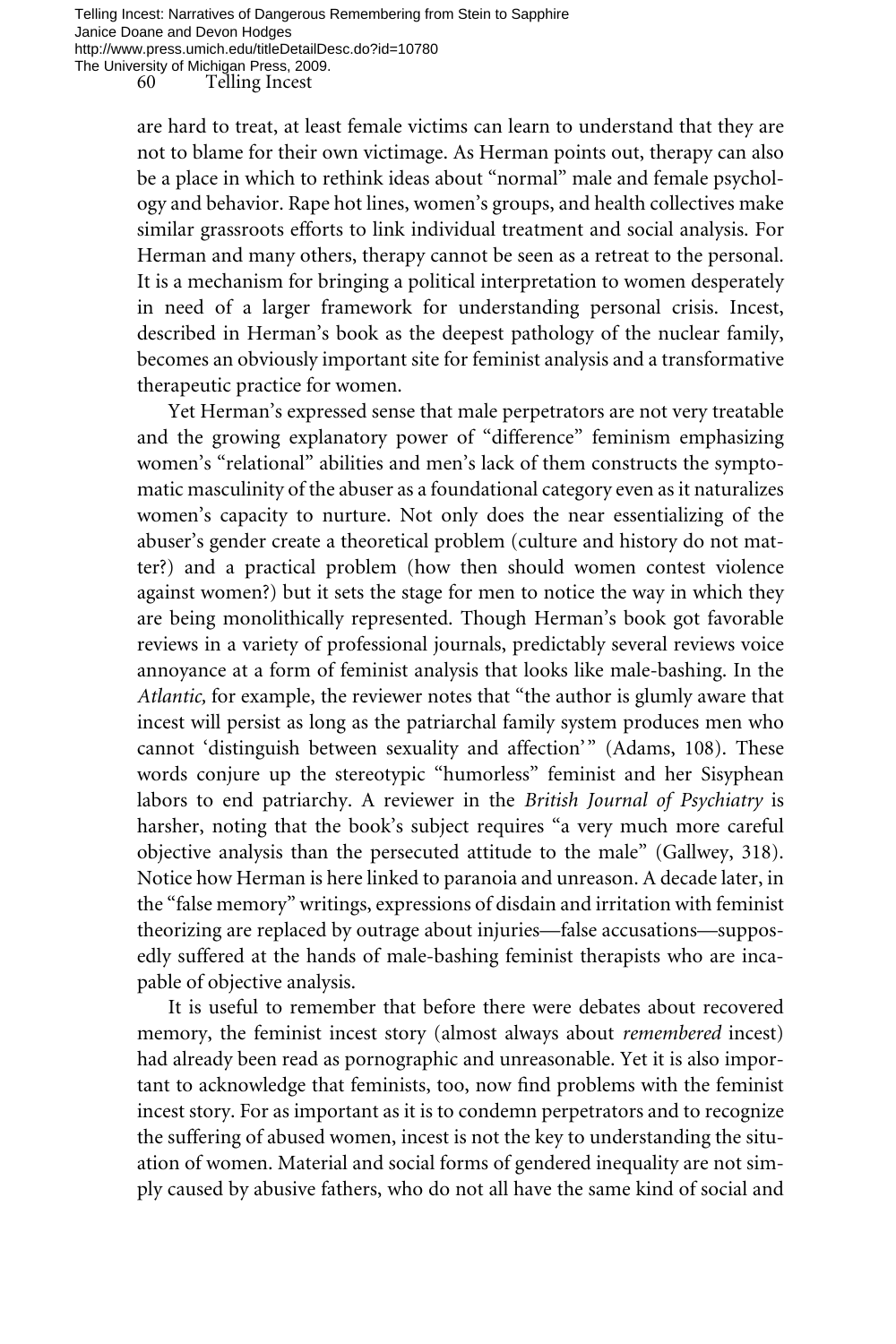economic power. As an explanatory tool, then, the feminist incest story makes mistakes. In our view, these mistakes are small, given the energy for social analysis and reform that this narrative helped to inspire. Women's telling of prohibited stories about incest once promised to galvanize a feminist social movement that could make the world a dramatically better place. Even if a social revolution did not result from the feminist incest story, its legacy lives in an increased general awareness about violence in the family.

It is hard to admit that the revolutionary expectations associated with the feminist incest story seem dated, and not just because of the rising fortunes of conservative politics. As the number of non-father-headed households grows and the social and economic status of white men declines (despite the privilege that keeps them ahead of other workers, with black male workers a notable example), gendered models of power and change clearly need expansion and revision. Yet women who dare to tell still deserve a great deal of credit for making public a history of hidden domestic abuse. Thanks to African-American women writers and to the feminist scholarship of the 1970s and early 1980s, the interconnection between legitimized structures of patriarchal authority and occluded forms of coercive violence was, at least for a time, widely available. In other words, these women's narratives made it possible to understand incest as a familiar, not exotic, act; not only what paternal law forbids but also what it enables. The success of the feminist incest story, particularly as it has developed into a story of trauma and recovery, should not, then, simply be dismissed as evidence of a moral panic about child abuse or the self-indulgence of white, middle-class women.<sup>12</sup>

We are offering, then, not only a way to understand the feminist incest story, but a way to think about its relationship to what followed: narratives of recovered memories. Recovered memories became a subject of knowledge and debate as a result of a number of intersecting conditions that cannot be exhaustively catalogued but must be provisionally articulated if feminist frameworks for analyzing child sexual abuse are to be more fully understood as well as expanded. First, feminist analysts such as Louise Armstrong and Judith Herman, women whose work was inflected by a popular women's movement, had acquired enough institutional authority to shape a persuasive discourse about the links between patriarchy, incest, and women's social subjugation and psychological distress. Second, this discourse began to solidify in the early 1980s, when it found resonance with a politically powerful conservative effort to expose the evils of pornography and satanic abuse, two "problems" that were aligned with feminist concerns about patriarchal abuses of women and children.<sup>13</sup> This alliance obscured a crucial fact: feminists defined the traditional family as sanctioning paternal abuse of children; conservatives defined the father-headed family as a haven for children.<sup>14</sup> At the same time, in Reagan's first term, children were among the victims of massive cuts in social welfare,